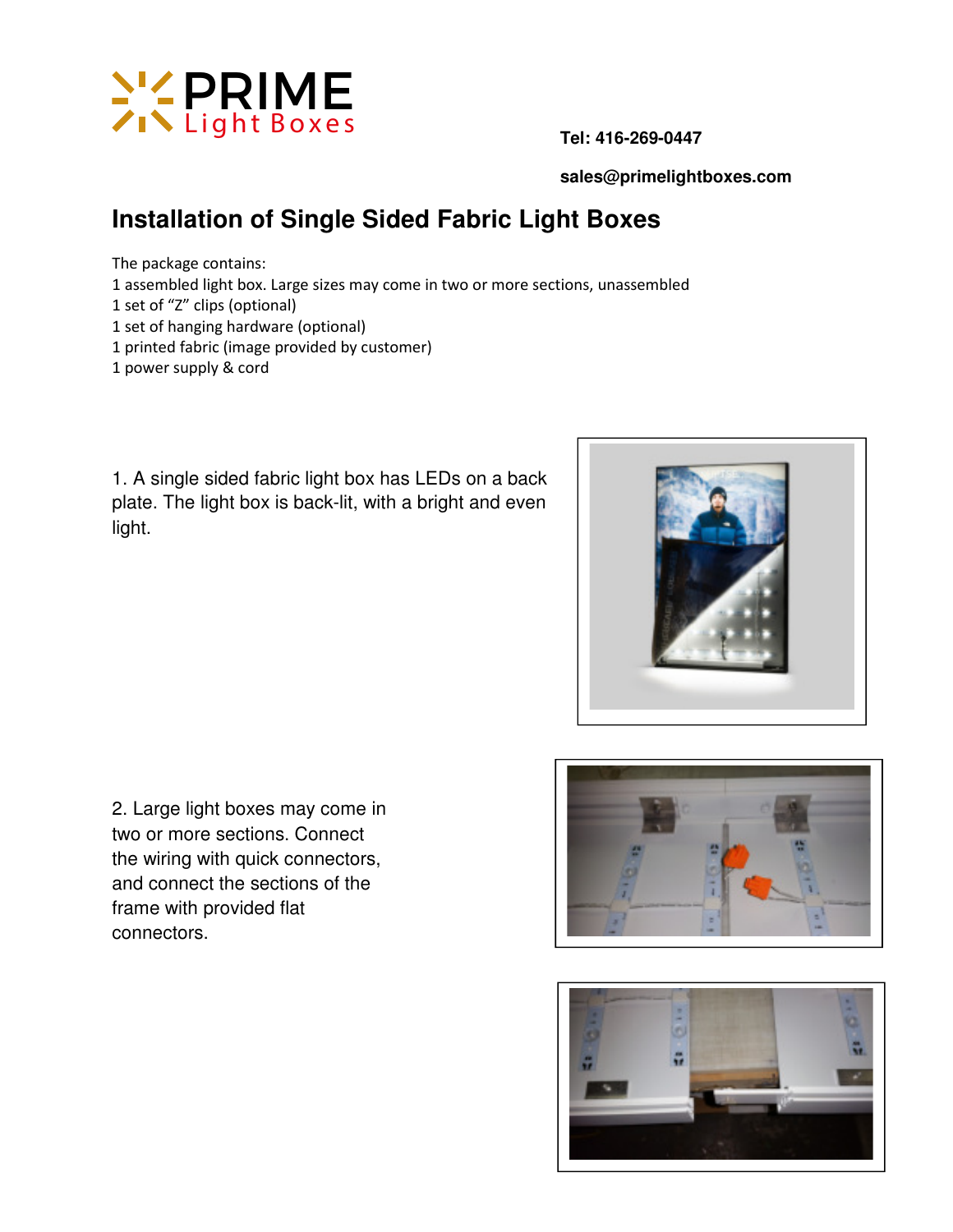3. After assembling the frame, screw the frame to the wall using the holes on the back plate.



4. Alternatively, a set of "Z" clips can be used to hang the frame. The "Z" clip set comes in 2 parts: one is attached to the light box, and the other is screwed to the wall.





5. If ordered with hanging hardware, follow the instruction below:



- 1. To install, push the Hanging Cable into the Locking Piece on the fightbox and on the ceiling
- 2. To release the Hanging Cable, push the Locking Piece in, and pull the Hanging Cable out
- 3. To level the lightbox, push the Hanging Cable in, or release it, on both sides
- til the desired level is achieved